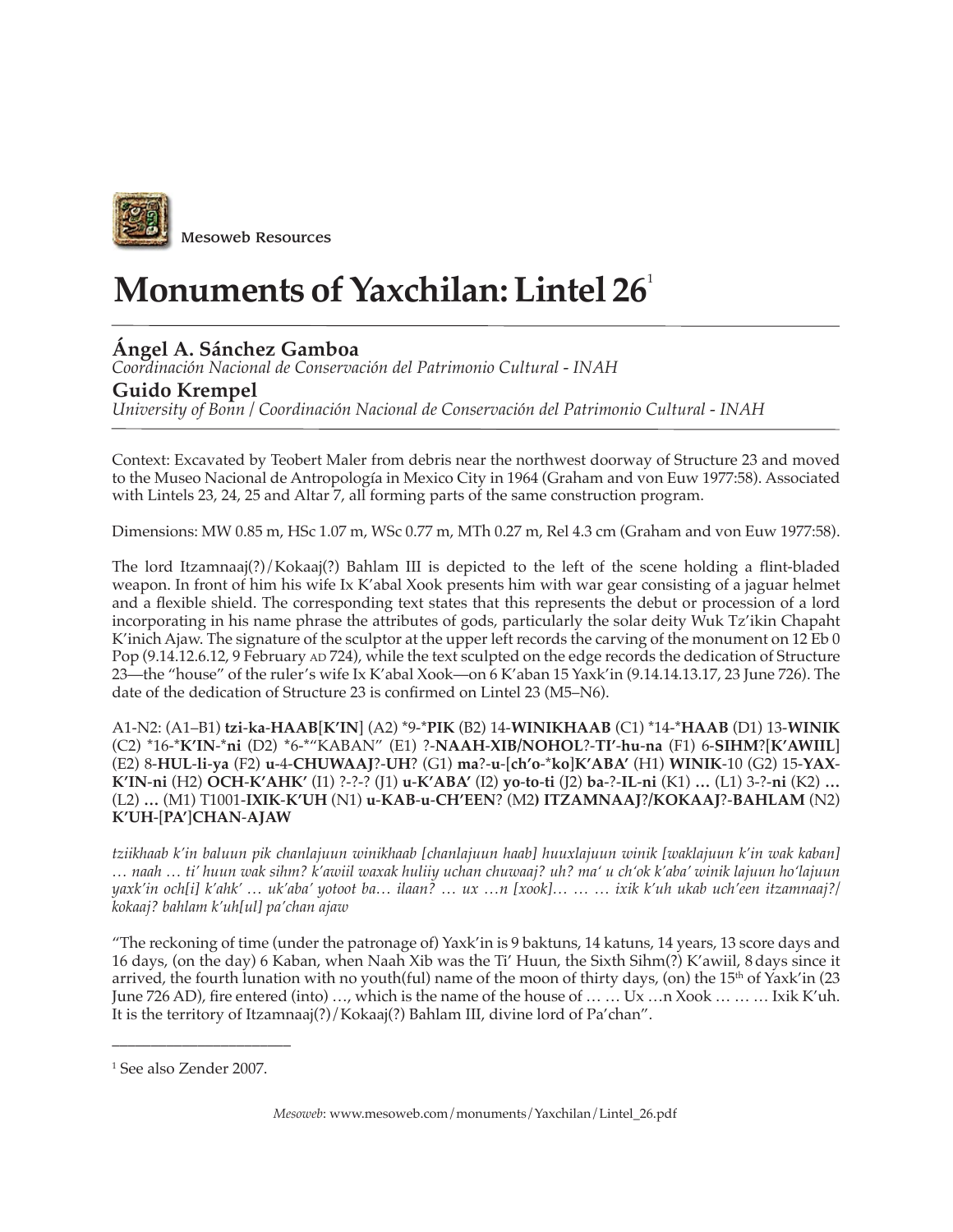### O1 – T1: (O1) **u**-**ba**-**ji** (P1) **ti**-[**jo**]**JOY**-**ye**-**la** (Q1) **ti**-**xi**-**ki**-**ba**-**le** (Q2) ?-**na** (Q3) **7**-**CHAPAHT**-**TZ'IKIIN**-**K'INICH**[**AJAW**]-**wa** (Q4) **4**-**WINIKHAAB**-**AJAW**-**wa** (R1) **u**-**CHAN**-**nu**-**AJ**-**SAAK**?-**ki** (S1) **ITZAMNAAJ**?**/ KOKAAJ**?-**BAHLAM** (T1) **K'UH**-**PA'**-**CHAN**-**AJAW**-**wa**

*ubaah ti joyel? ti xik bale[l]? …n wuk chapaht tz'ikiin k'inich ajaw chan winikhaab ajaw uchan aj saak? itzamnaaj?/ kokaaj? bahlam k'uh[ul] pa'chan ajaw*

"It is the image of …n … Wuk Chapaht Tz'ikiin K'inich Ajaw Itzamnaaj(?)/Kokaaj(?) Bahlam III, the four katun lord, the guardian of Aj Saak(?), divine lord of Pa'chan, in his debut/procession as Xik(?) Balel(?)".

(U1) **ti**-12-"Eb" (U2) **CHUM**-[**K'AN**]**JAL**-**wa** (U3) **T'AB**-**yi** (V1) **yu**-**xu**[**lu**] (W1) **K'AWIIL**-**CHAHK** (X1) **AJ**-**SAK**-**o**?-**ka**?

*ti lajchan eb chum k'anjalaw t'abaay? yuxul k'awiil chahk aj sak ….*

"On 12 Eb, seating of Pop (9 February 724), the carving of K'awiil Chahk, he of Sak …, went up."

#### **References**

Graham, Ian, and Eric von Euw

1977 *Corpus of Maya Hieroglyphic Inscriptions, Volume 3, Part 1: Yaxchilan*. Peabody Museum of Archaeology and Ethnology, Harvard University, Cambridge, MA.

Zender, Marc

2007 Inscriptions of Yaxchilan Lintel 26. Corpus of Maya Hieroglyphic Inscriptions: www.peabody.harvard. edu/cmhi/detail.php?num=26&site=Yaxchilan&type=Lintel